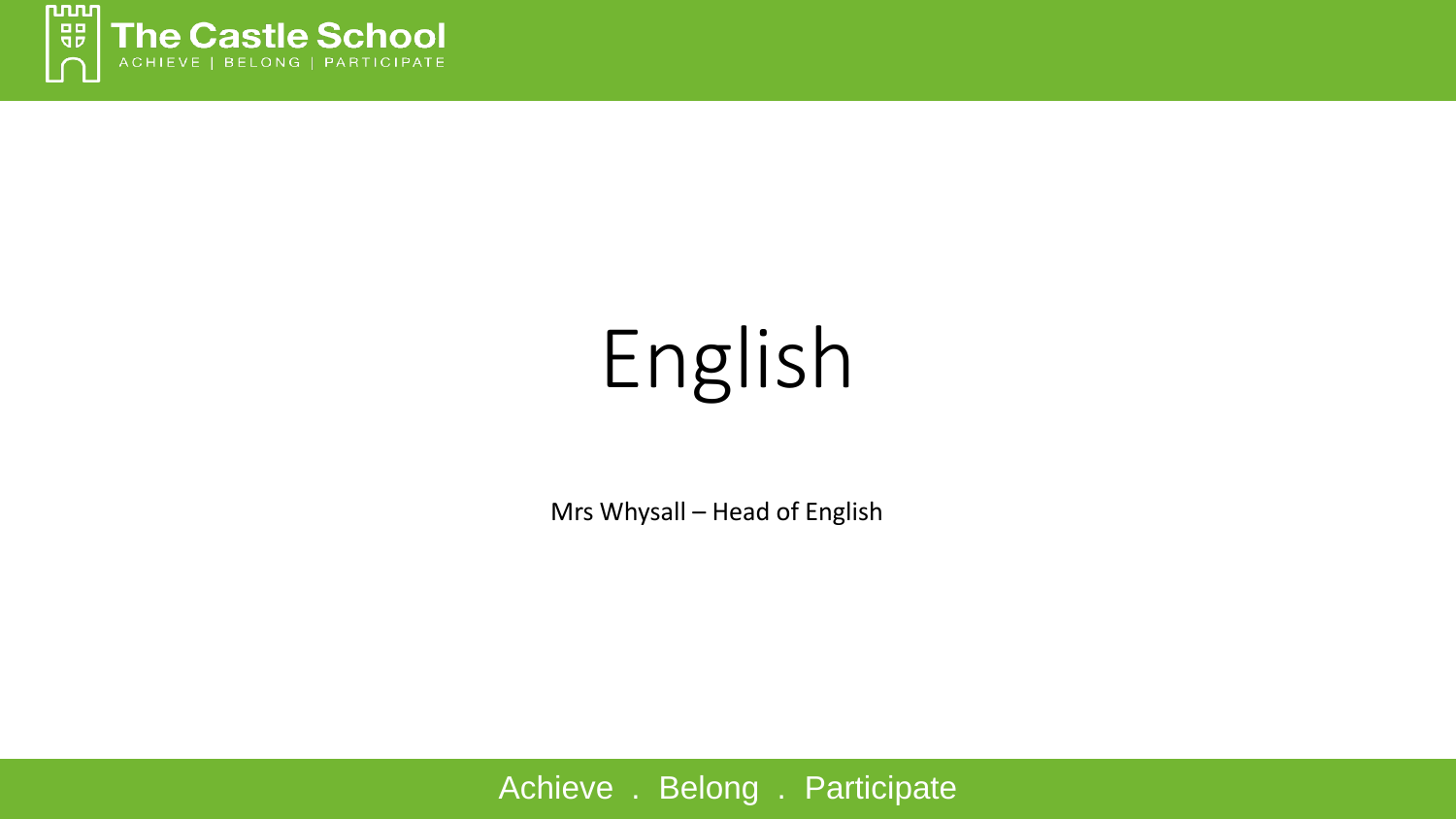#### We have finished teaching the content of the course and have now begun to revise. That doesn't mean that it is time to relax!

|                 | Mon 31st Jan   |                                                                              |  |  |  |  |
|-----------------|----------------|------------------------------------------------------------------------------|--|--|--|--|
|                 |                | Romeo and Juliet/Unseen<br>Romeo and Juliet/Unseen                           |  |  |  |  |
| $\overline{21}$ | Mon 7th Feb    |                                                                              |  |  |  |  |
| 22              | Mon 14th Feb   | Romeo and Juliet/Unseen                                                      |  |  |  |  |
|                 | Fri 18th Feb   | Romeo and Juliet and unseen PPE after the holidays                           |  |  |  |  |
| 23              | Mon 21st Feb   | % Term                                                                       |  |  |  |  |
| 24              | Mon 28th Feb   | ang Paper 1                                                                  |  |  |  |  |
| b5              | Mon 7th Mar    | Section A assessment Nov 2020 papers Paper 1<br>Lang Paper 1                 |  |  |  |  |
| 26              | Mon 14th Mar   | ang paper 2                                                                  |  |  |  |  |
| 27              | Mon 21st Mar   | Section A assessment Nov 2020 papers<br>Lang Paper 2                         |  |  |  |  |
| 28              | Mon 28th Mar   | Modern Text Assess as needed                                                 |  |  |  |  |
| 29              | Mon 4th April  | Romeo and Juliet Assess as needed                                            |  |  |  |  |
| 30              | Mon 11th April | <b>Easter Holiday</b>                                                        |  |  |  |  |
| 31              | Mon 18th April | <b>Easter Holiday</b>                                                        |  |  |  |  |
| B2              | Mon 25th Apr   | Poetry Assess as needed                                                      |  |  |  |  |
| B3              | Tues 2nd May   | ang paper 1                                                                  |  |  |  |  |
| 34              | Mon 9th May    | Lang Paper 2                                                                 |  |  |  |  |
| B5              | Mo 16th May    |                                                                              |  |  |  |  |
|                 | Fri 20th May   | <b>INSET 5</b>                                                               |  |  |  |  |
| 36              | Mo 23rd May    | Revise as needed Lit Paper 1 25 <sup>th</sup> May rest of lessons on Paper 2 |  |  |  |  |
| 37              | Mo 30th May    | % Term                                                                       |  |  |  |  |
| 38              | Mon 6th June   | Revise as needed Lit Paper 2 8 <sup>th</sup> June The onto Language          |  |  |  |  |
| 39              | Mo 13th June   | Lang Paper 1/2 focusing on questions identified as weak                      |  |  |  |  |
|                 | Mo 20th June   |                                                                              |  |  |  |  |
|                 | Fri 24th June  | <b>NSET 6</b>                                                                |  |  |  |  |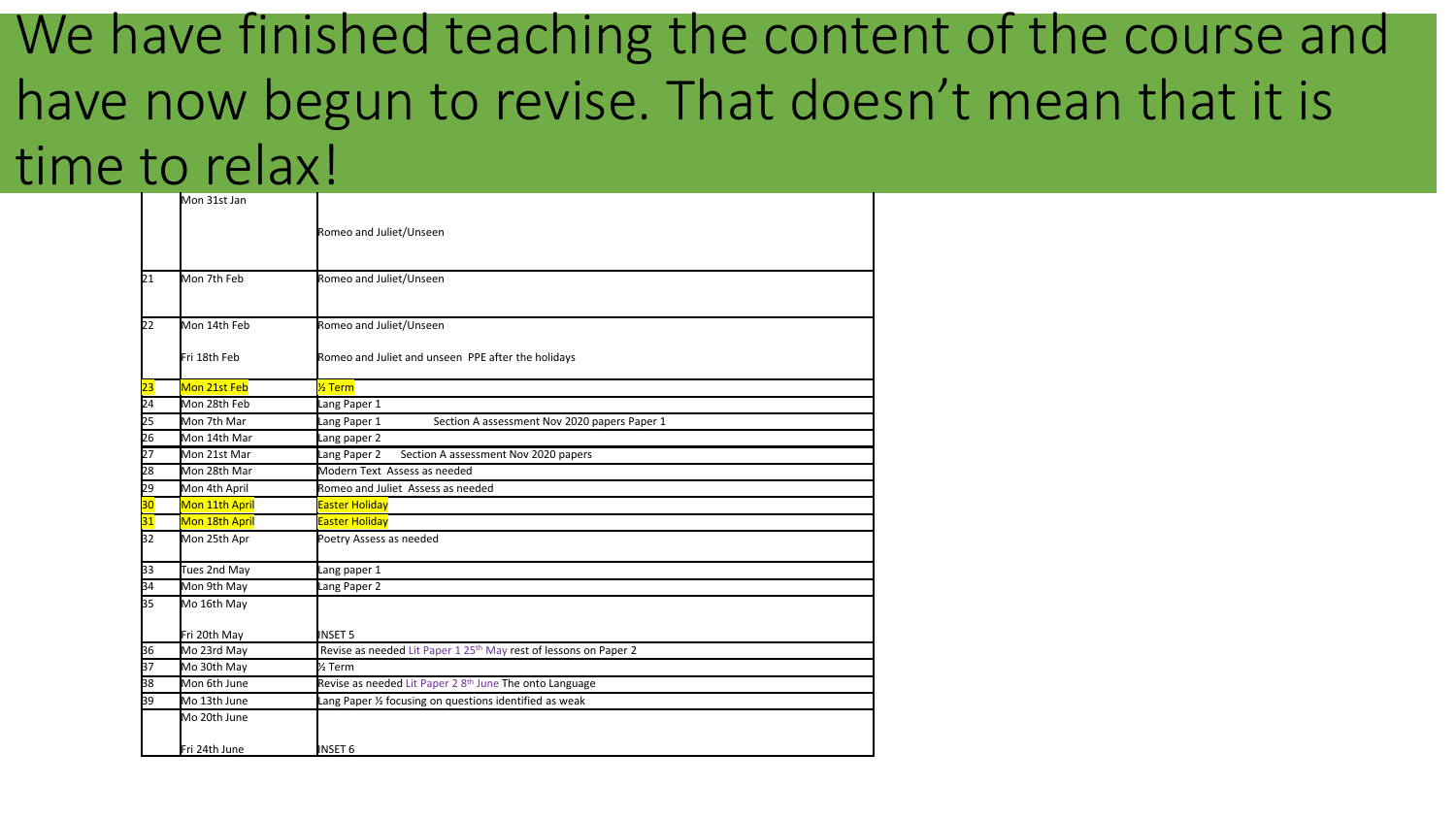#### English Language 2 exams: each 1hour 45 minutes.

| <b>Paper 1: Explorations in Creative Reading and Writing</b>                                                                                 | Paper 2: Writers' viewpoints and perspectives                                                                       |
|----------------------------------------------------------------------------------------------------------------------------------------------|---------------------------------------------------------------------------------------------------------------------|
| Assesses one literature fiction text from either<br>C <sub>20</sub> th or C <sub>21st</sub>                                                  | Assesses two non-fiction texts linked by theme<br>but from different centuries – C19th and either<br>C20th or C21st |
| Section A Reading: Q1 find facts                                                                                                             | Section A Reading: Q1 Identify statements<br>which are true                                                         |
| Q2 Analyse effect of language                                                                                                                | Q2 Summarise differences/ similarities from<br>both texts                                                           |
| Q3 Exploration of the extract as a whole                                                                                                     | Q3 Looking at only one of the texts, analyse<br>effects of language                                                 |
| Q4 Explores impressions of characters created<br>and how the author achieves this                                                            | Q4 Comparing both texts, explore how attitude<br>is conveyed                                                        |
| Section B Writing: Choice of two questions.<br>a) Write a description suggested by an image<br>b) Write part of a story or describe emotions | Section B Writing: Writing for purpose<br>Letter<br>Article<br>Speech                                               |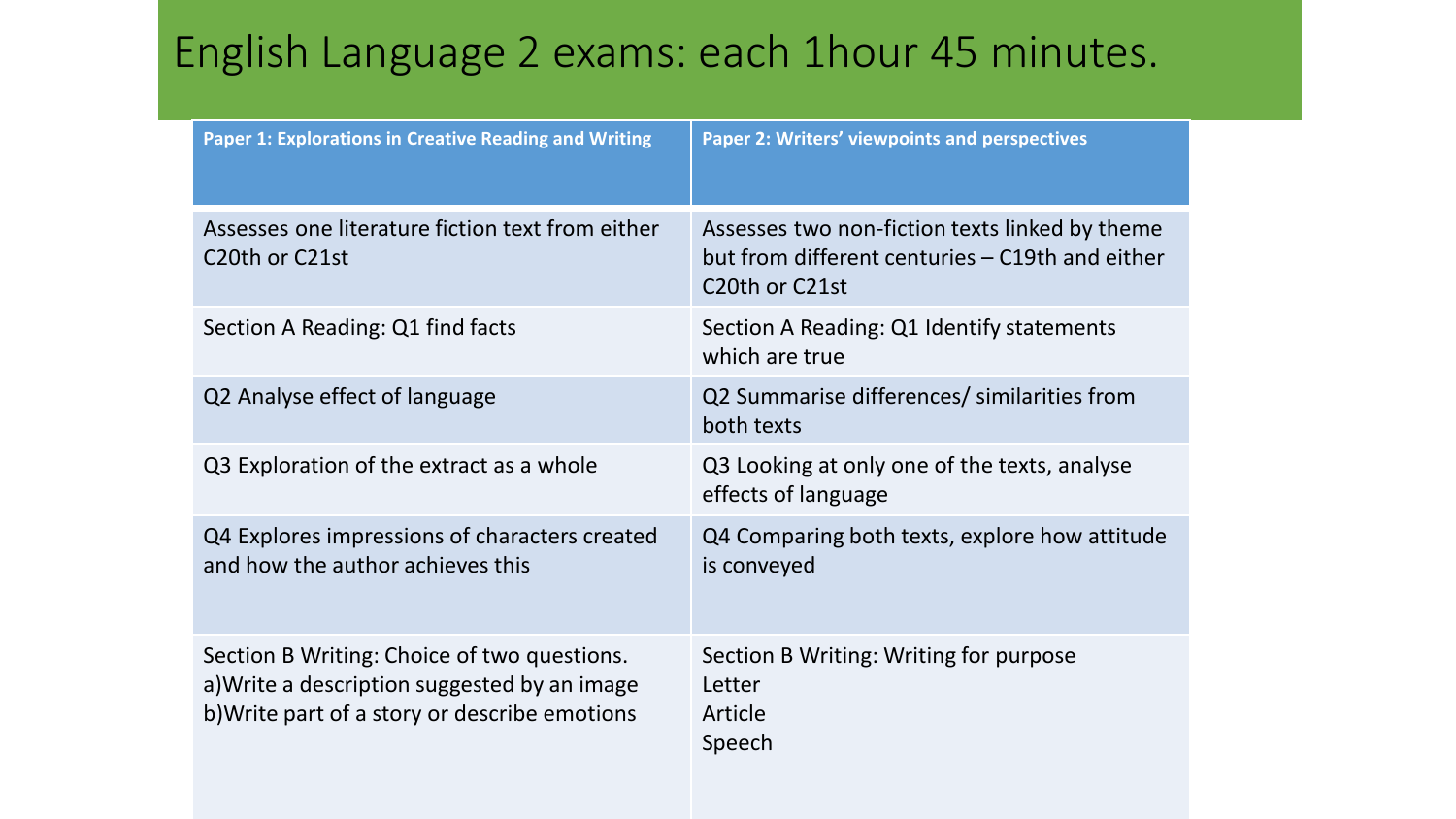### English Literature 2 exams: 1 hour 45 minutes and 1hour 40 minutes

| Paper 1 (choose any two)                                              | <b>Paper 2 (compulsory)</b>                                                                                                        |
|-----------------------------------------------------------------------|------------------------------------------------------------------------------------------------------------------------------------|
| Paper 1P<br>Anthology of poetry $-1$ item<br>30 marks (AO1, AO2, AO3) | Section A<br>Shakespeare $-1$ item<br>30 marks (AO1, AO2, AO3)<br>$+4$ marks (AO4)                                                 |
| Paper 1N<br>19th-century novel $-1$ item<br>30 marks (AO1, AO2, AO3)  | Section B<br>Part 1: unseen poem essay<br>24 marks (AO1, AO2) + 4 marks (AO4)<br>Part 2: unseen poetry comparison<br>8 marks (AO2) |
| Paper 1M                                                              |                                                                                                                                    |

Modern prose/drama – 1 item 30 marks (AO1, AO2, AO3)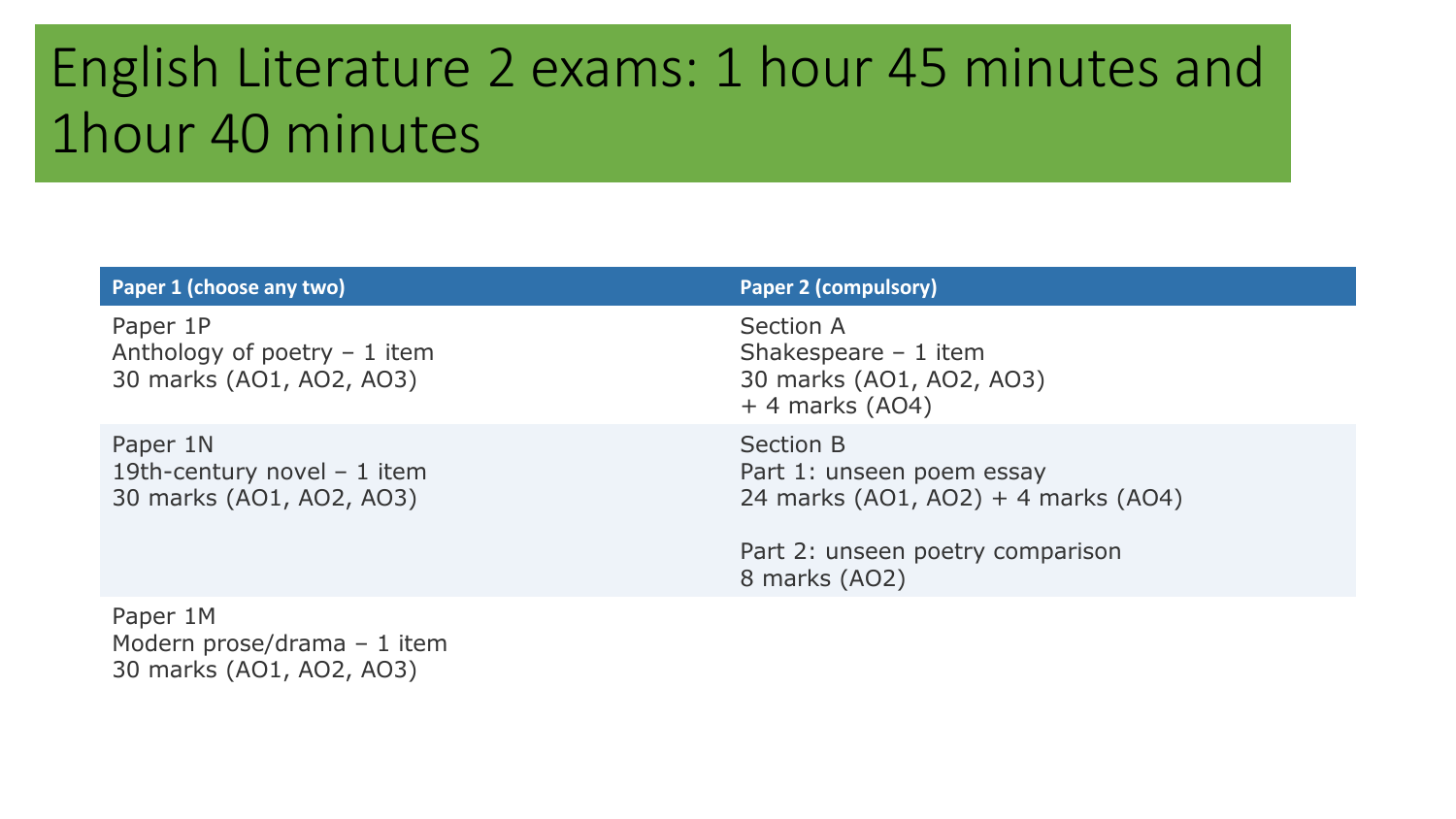## Ingredients' lists – what the examiners are looking foryour chid needs to understand and use these

#### Literature: Novels and play

Link to the question

Key quote

Single word analysis (linked quotes)

Subject terminology

Respond to the effect of the language

Author's intentions

Context

Poetry Anthology Mnemonic: SMILER+C Link to the question Key quote Single word analysis (linked quotes) Subject terminology Respond to the effect of the language Author's intentions Context Comparison

Poetry Unseen Mnemonic: SMILER Link to the question Key quote Single word analysis (linked quotes) Subject terminology Respond to the effect of the language Author's intentions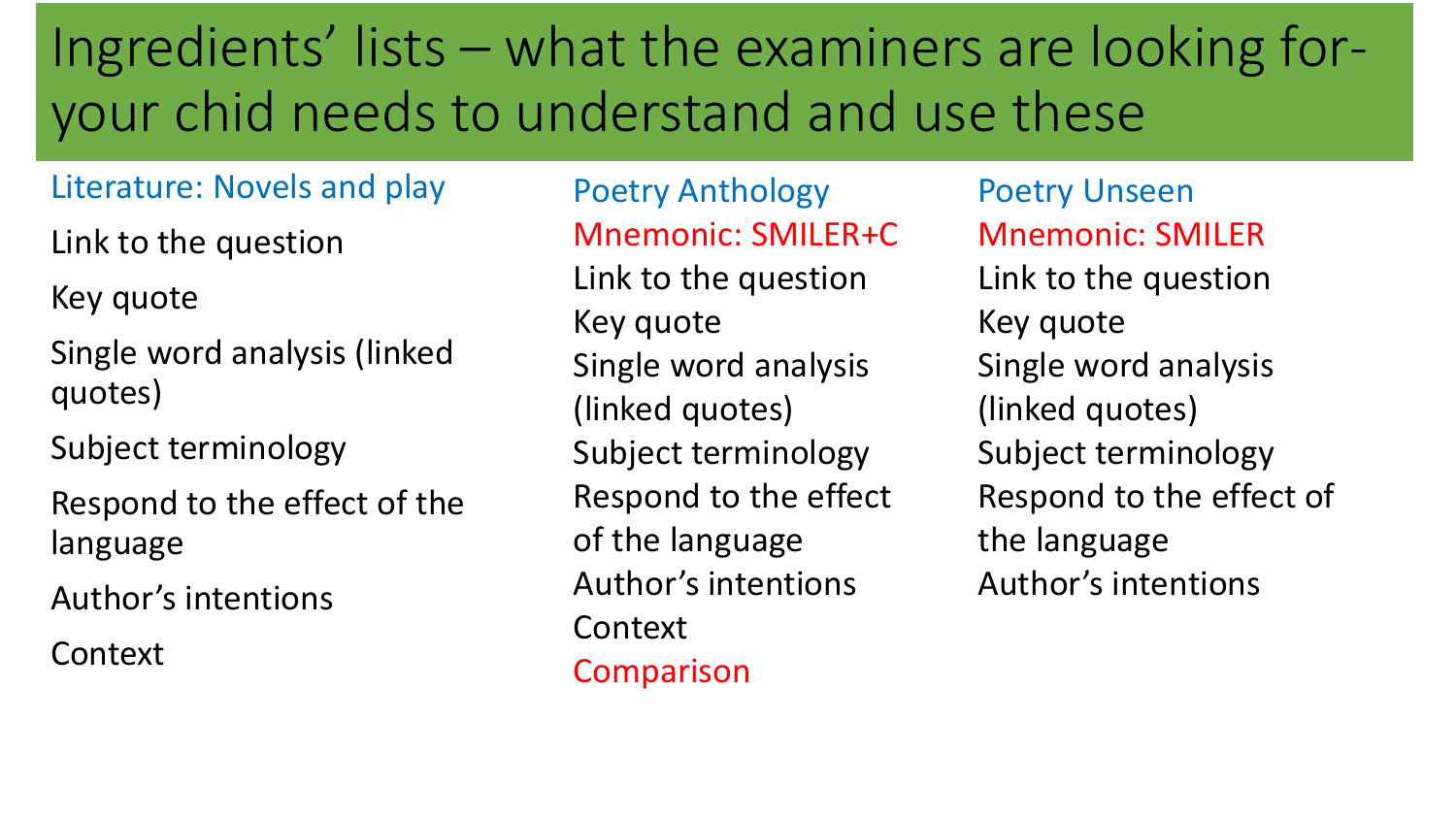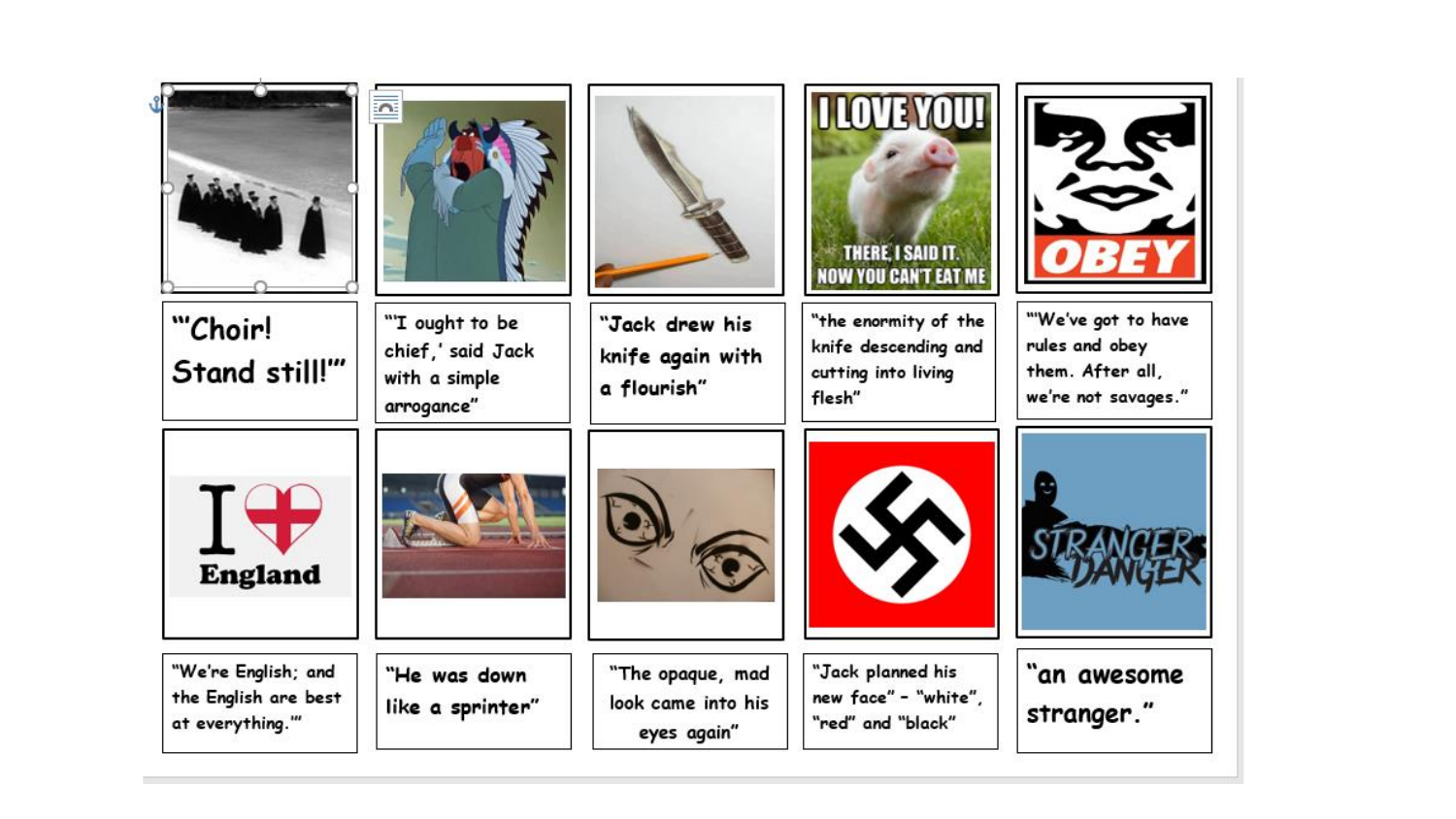#### How to use the metacognition sheets

- Print the sheets, cut them up into individual images and quotes (remember to write the character's name on the back).
- First, learn the quote with the image.
- Next, fold the quote behind and recite the quote (keeping the images in the same order).
- Then, muddle the images up and recite the quotes linking to context if possible.
- Once confident with characters' quotes, create theme maps (see slide 9: savagery).
- Again, start with quotes and images (but you should be much faster at being able to recite quotes from just the images).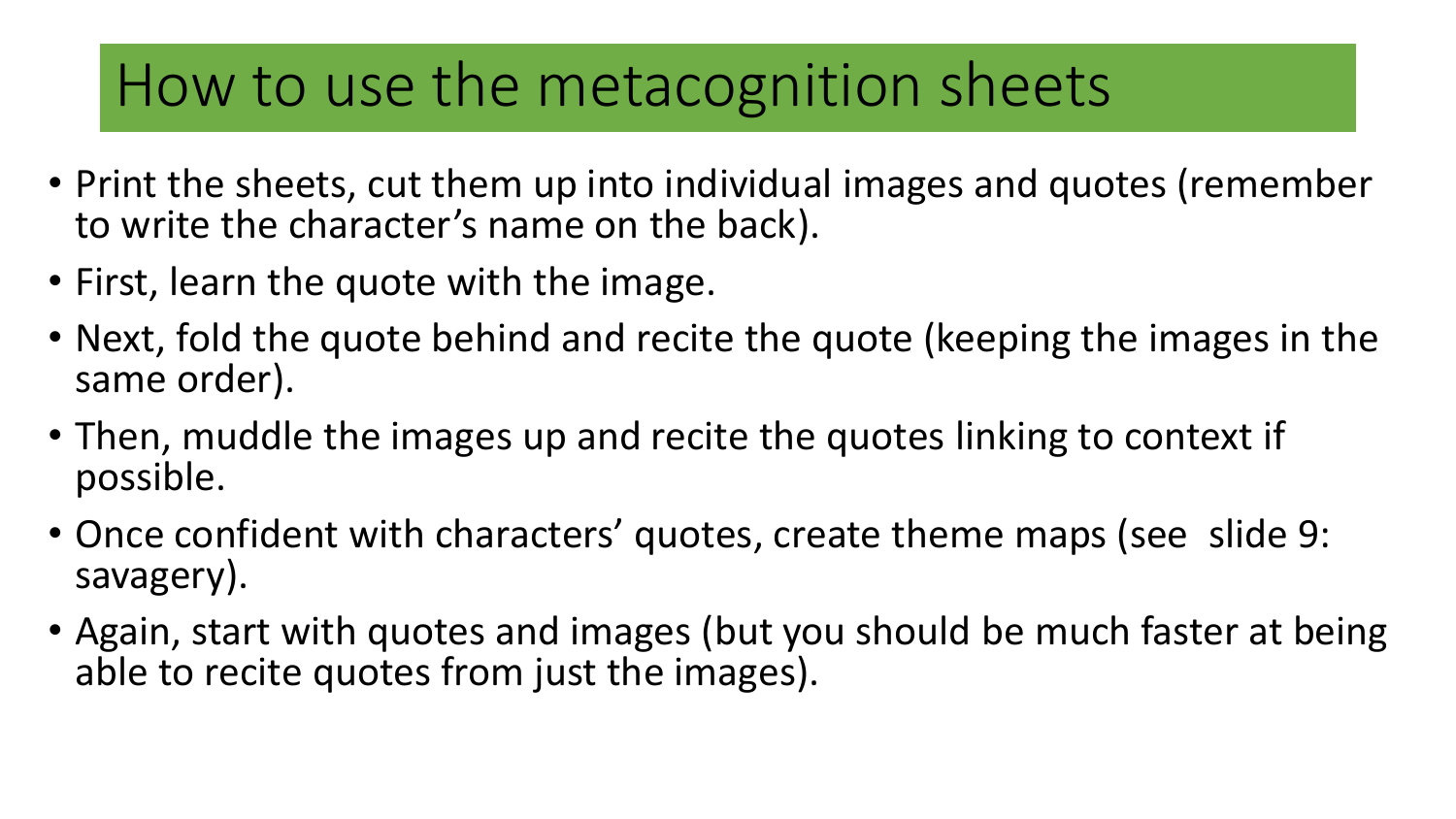

#### Can students remember the quotes by just looking at the images? I have also muddled the order.









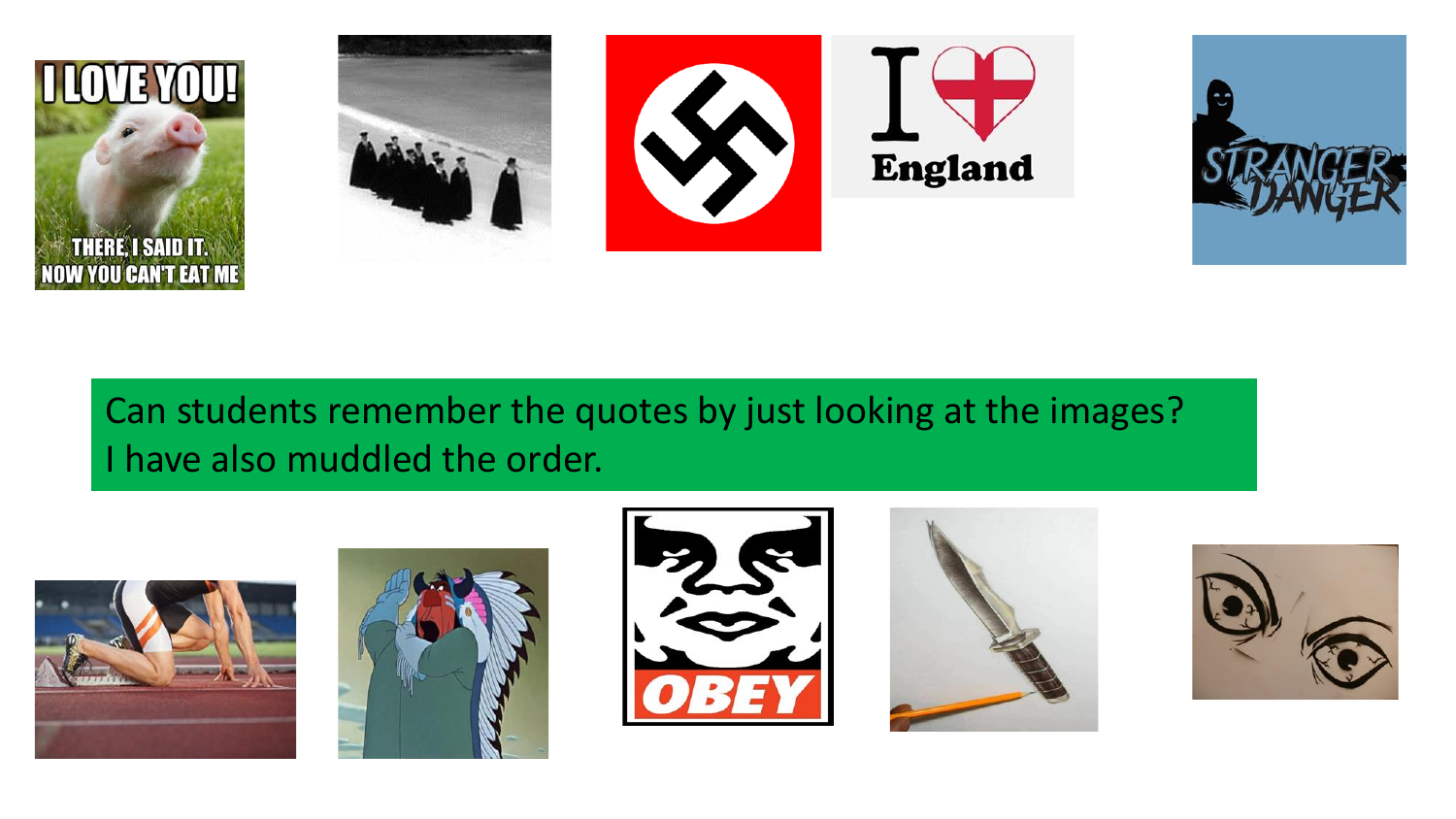

"bloodthirsty snarling"



"A blackness within, a blackness that spread"



"Jack planned his new face" – "white", "red" and "black"



"stuck his fist into Piggy's stomach"



"Unless we get frightened of people"

Then, once confidence with individual characters has developed, create a theme map.



"'Shut up, fatty!"



"Wielding a nameless authority"



"Roger sharpened a stick at both ends."



"the desire to squeeze and hurt was over mastering"



"Ralph wept for the end of innocence"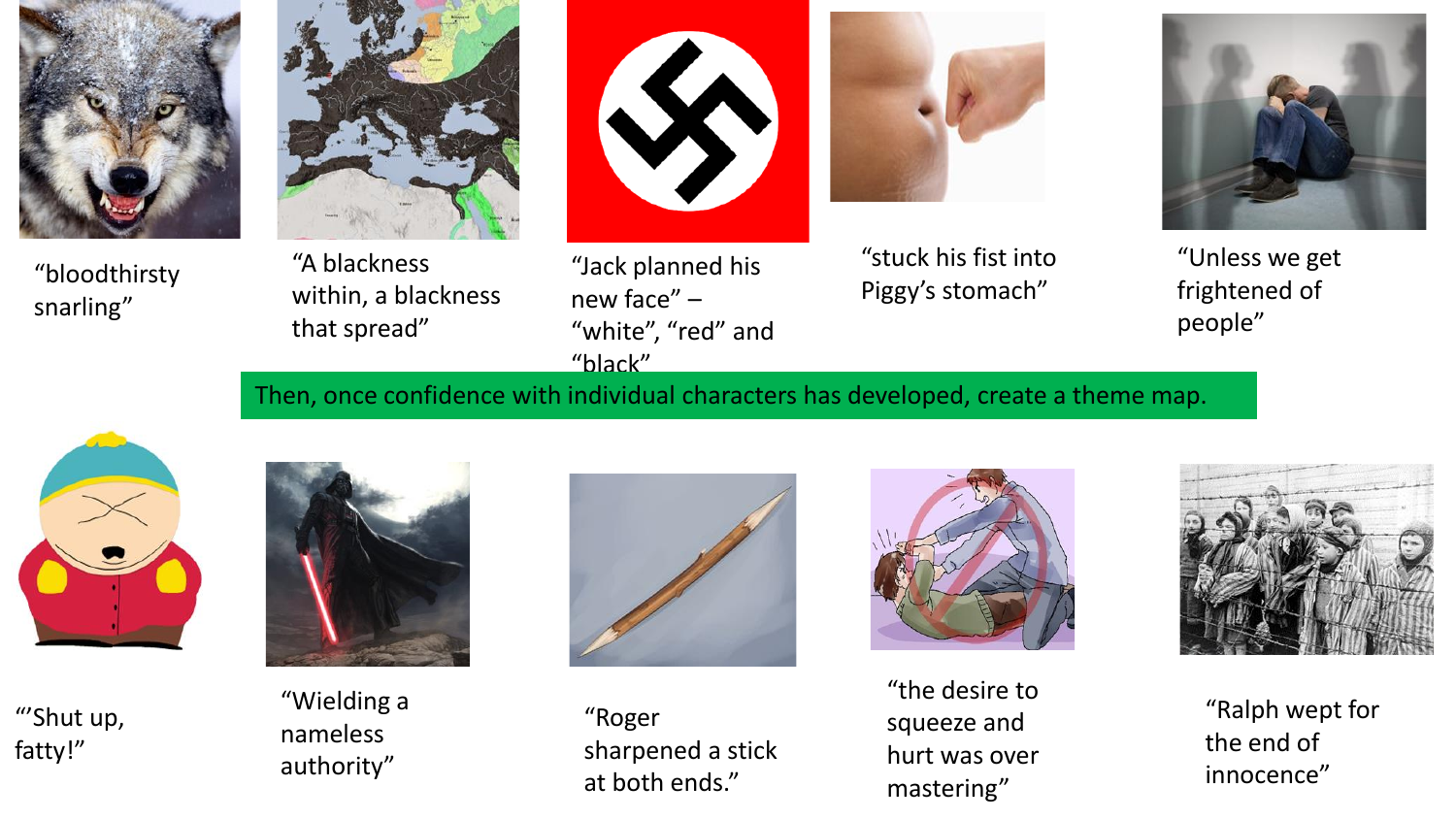







To add to this, ask students to link to context. This quick thinking will really help them to prepare for the exams









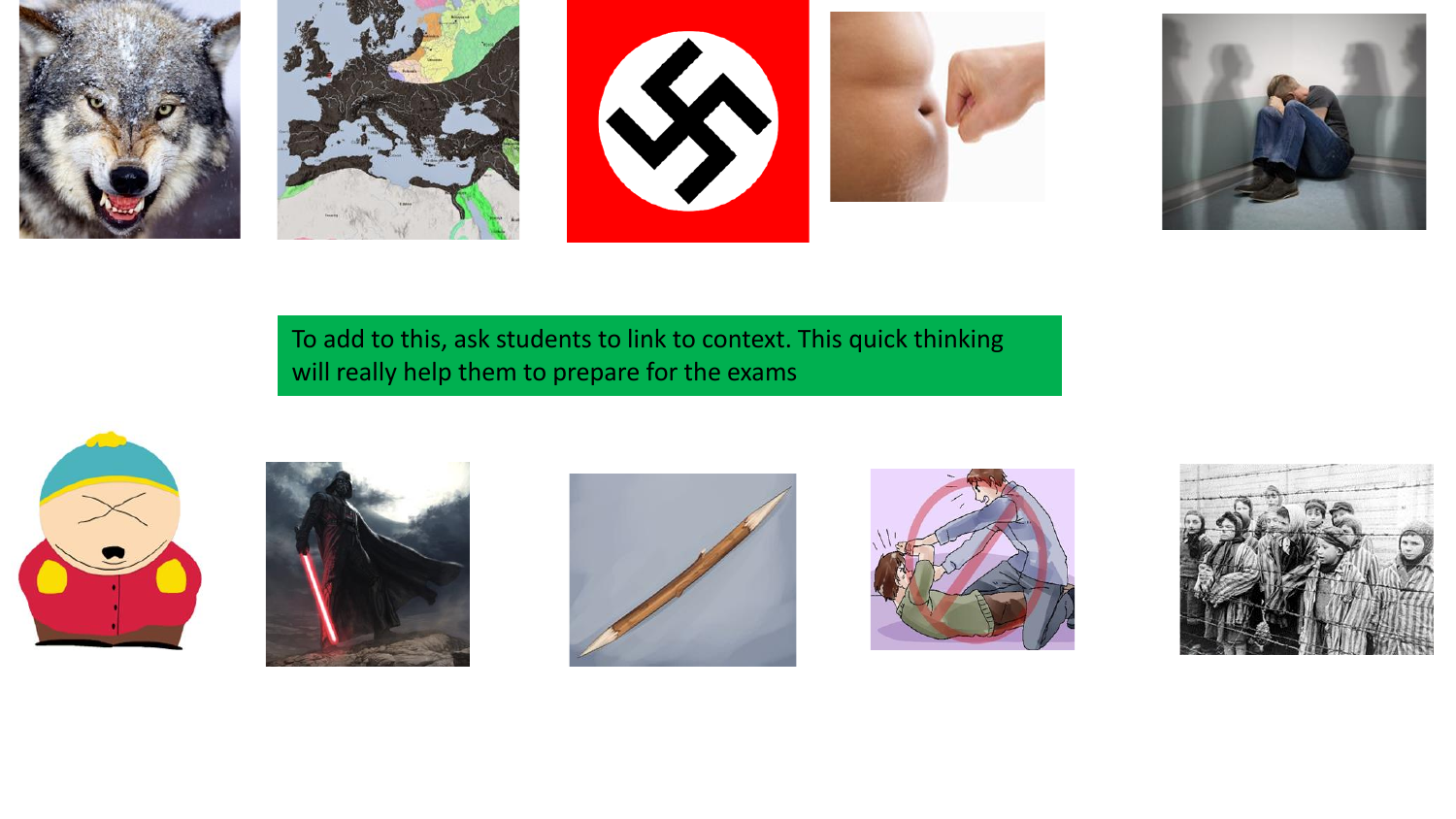#### Context

• Talking about why the author wrote the text is key. If students do not include this, they will limit their potential grade.

| Level 6                  | AO1             | ۰<br>text   | Critical, exploratory, conceptualised response to task and whole  |
|--------------------------|-----------------|-------------|-------------------------------------------------------------------|
| Convincing, critical     |                 |             | Judicious use of precise references to support interpretation(s)  |
| analysis and exploration | AO <sub>2</sub> | judiciously | Analysis of writer's methods with subject terminology used        |
|                          |                 |             | Exploration of effects of writer's methods on reader              |
| 26-30 marks              | AO3             | ۰           | Exploration of ideas/perspectives/contextual factors shown by     |
|                          |                 |             | specific, detailed links between context/text/task                |
| Level 5                  | AO1             | ۰           | Thoughtful, developed response to task and whole text             |
|                          |                 |             | Apt references integrated into interpretation(s)                  |
| Thoughtful, developed    |                 |             |                                                                   |
| lconsideration           | AO <sub>2</sub> |             | Examination of writer's methods with subject terminology used     |
|                          |                 |             | effectively to support consideration of methods                   |
| 21-25 marks              |                 |             | Examination of effects of writer's methods on reader              |
|                          | AO3             | ۰           | Thoughtful consideration of ideas/perspectives/contextual factors |
|                          |                 |             | shown by examination of detailed links between context/text/task  |
|                          |                 |             |                                                                   |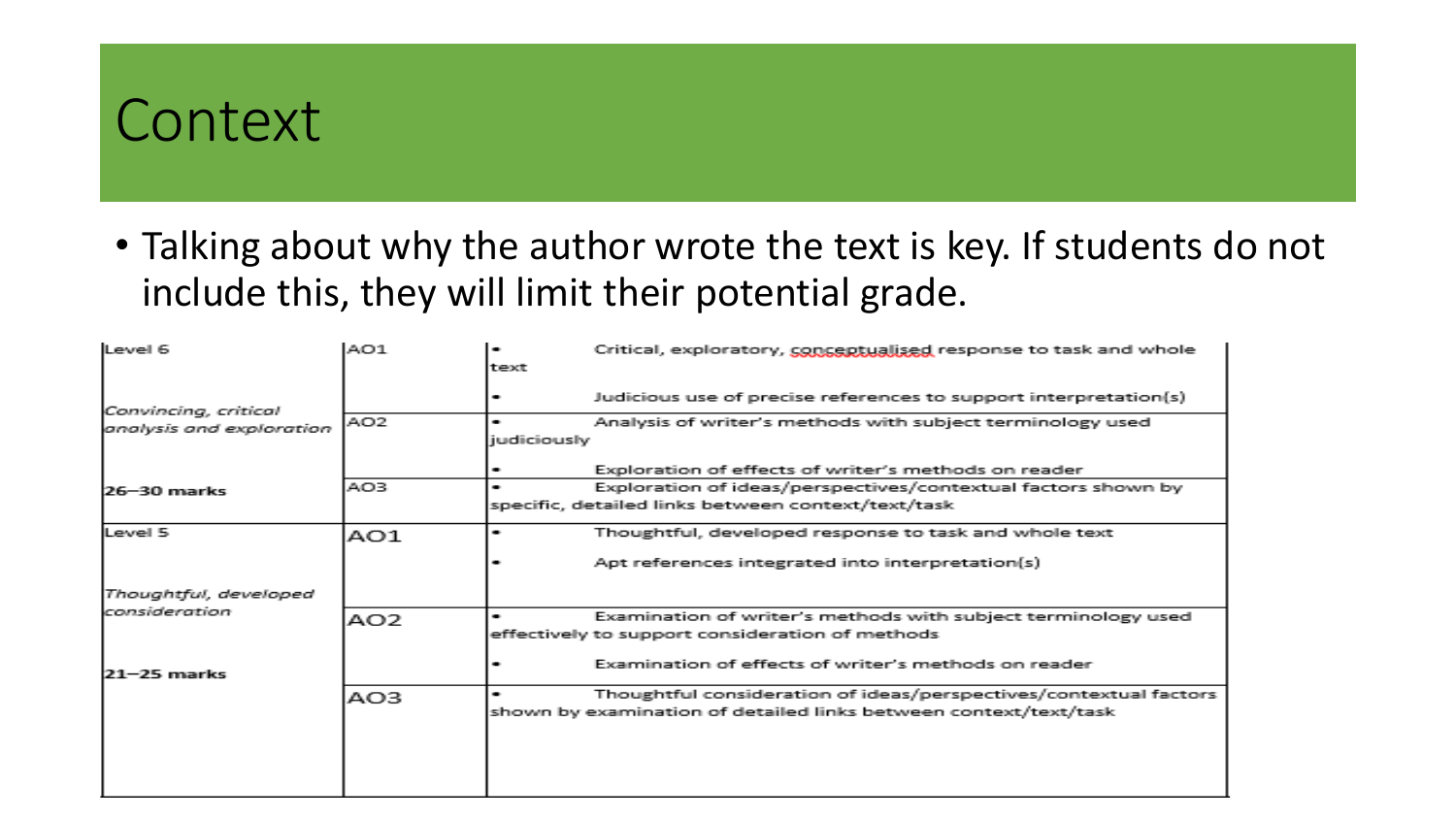#### Revision resources

- Class Charts (teachers regularly send homework, revision resources and messages). Please ensure that your child can access this.
- All Y11 classes should have the images and quotes for each of the relevant books..
- Exercise books and completed PPE papers
- BBC Bitesize particularly good for English Language
- Quizlet (a really good Literature app)
- Revision in school: most teachers run revision sessions on Wednesday evenings (a timetable has been distributed to students)
- Youtube: Mr Bruff's videos for Language and Literture
- Massolit fabulous short lectures for each the texts from top academics.
- Log in: [massolit@castle.somerset.somerset.sch.uk](mailto:massolit@castle.somerset.somerset.sch.uk) password:september21freetrial